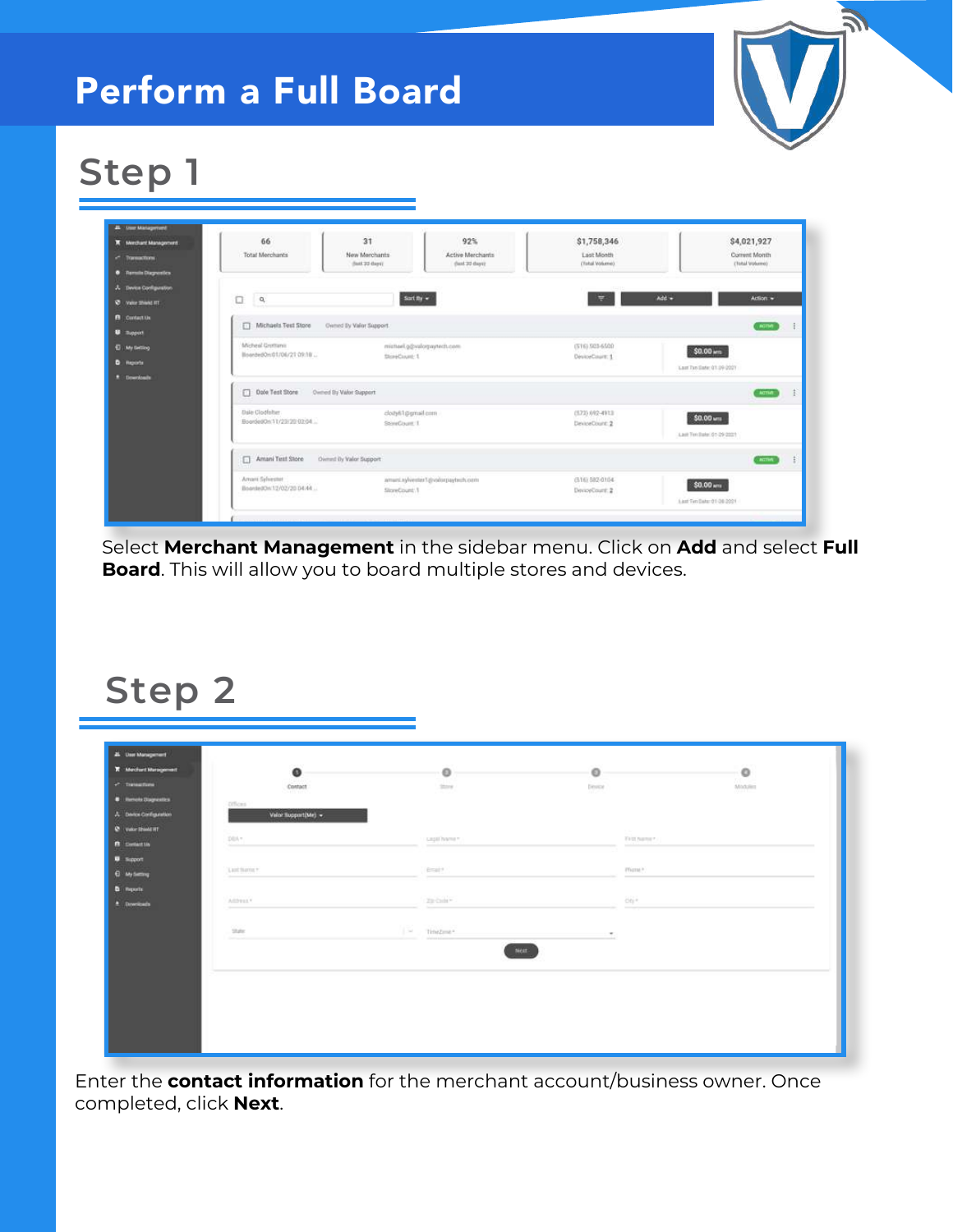## **Step 3**

| <b>X</b> Merchant Management | $\circ$                                  | $\bullet$               | $\circ$                                                                                                                   | <b>Contractor</b><br>$\circ$ |  |
|------------------------------|------------------------------------------|-------------------------|---------------------------------------------------------------------------------------------------------------------------|------------------------------|--|
| 2 Thomas form                | <b>Contact</b><br>CRY Isha               | Store:<br>SU 6          | <b>Ceyron</b><br><b>STATISTICS</b>                                                                                        | tootules<br>17 March         |  |
| <b>6</b> Nemote Clagrippines |                                          |                         |                                                                                                                           |                              |  |
| A Device Configuration       |                                          | Store:<br>New Store     | $\sim$                                                                                                                    |                              |  |
| <b>Q</b> Value Street HT     |                                          |                         |                                                                                                                           |                              |  |
| <b>A</b> Contact Un          | <b>Shine P.</b><br>Randalla Test Store#3 | Statement 1<br>Randall  | $\frac{1}{2} \ln\left(\frac{1}{2}\right) ^{2/3}$ ,<br>randallsingh1@gmail.com                                             |                              |  |
| <b>U.</b> Support            |                                          |                         |                                                                                                                           |                              |  |
| <b>C</b> My Tetting          | How !<br>718-581-9674                    | America<br>3636 33rd St | Da Corea 4<br>11106                                                                                                       |                              |  |
| <b>D</b> Reports             | <b>CONTRACTOR</b>                        | <b>STATISTICS</b>       | ---                                                                                                                       |                              |  |
| $\pm$ : Elevriconta          | part<br>ASTORIA                          | NY-New York             | <b>Southern</b><br>$2.1 -$<br>EST.                                                                                        |                              |  |
|                              | statement of the con-                    |                         | $\frac{1}{2} \left( \frac{1}{2} \right) \left( \frac{1}{2} \right) \left( \frac{1}{2} \right) \left( \frac{1}{2} \right)$ | ٠                            |  |
|                              | <b>CAST</b>                              |                         |                                                                                                                           |                              |  |
|                              | <b>BEET TOOK</b><br>---                  | $\sim$                  |                                                                                                                           |                              |  |
|                              |                                          |                         |                                                                                                                           |                              |  |
|                              | 4-not store                              |                         |                                                                                                                           |                              |  |
|                              |                                          | Pape                    | Next                                                                                                                      |                              |  |
|                              |                                          |                         |                                                                                                                           |                              |  |

Most of the information in this section will be taken from the Contact section. You will only be required to enter the MCC Code. When finished, select Add Store to continue to the Devices section. *NOTE: THE MCC CODE MUST MATCH THE SIC CODE FROM THE VAR SHEET. IF THEY DO NOT MATCH, THE MERCHANT WILL NOT BE ABLE TO PERFORM TRANSACTIONS.*

### **Step 4**

| <b>K</b> Merchant Management | $\circ$                                  |                                    | $\circ$                   |      | $\mathbf{o}$                                                       |   |               | $\circ$                |
|------------------------------|------------------------------------------|------------------------------------|---------------------------|------|--------------------------------------------------------------------|---|---------------|------------------------|
| - Transactions               | <b>Contact</b><br>an an                  |                                    | <b>Mark</b>               |      | Device.                                                            |   |               | Allofalty              |
| <b>6</b> Hemats Diagnostics  |                                          |                                    |                           |      | 520 TX                                                             |   |               |                        |
| A Design Configuration       |                                          |                                    | Senia Sales<br>New Davice |      | $\mathcal{L} = \{ \mathcal{L} \mid \mathcal{L} \in \mathcal{L} \}$ |   |               |                        |
| $8$ Var Stati III            | <b>Bad F</b>                             |                                    | Administration            |      |                                                                    |   | <b>Herman</b> |                        |
| <b>B</b> contact in          | Randalls Text Stone                      | $\sim$                             | 2202096342                |      |                                                                    |   | ValorPoo 110  |                        |
| <b>U</b> Support             | <b>Silver Total</b>                      |                                    | <b>Report Follows</b>     |      |                                                                    |   | Label Adole F |                        |
| <b>Q</b> My Setting          | Handleid PDS                             |                                    | TSYS SIERRA               |      |                                                                    | × | Daviced       |                        |
| <b>Q</b> Heyarts             | CASH DISCOUNT/SURCHARGE                  |                                    | TRADITIONAL               |      | <b>GIFT CARD</b>                                                   |   |               |                        |
| * Streetskie                 |                                          |                                    |                           |      |                                                                    |   |               |                        |
|                              | mir.                                     | Virtumber?                         |                           |      | Show to Y                                                          |   |               | title                  |
|                              | Term his *<br><b>Silvers</b>             | <b>PARTICIPATE</b><br>fin Namber 9 |                           |      | $\omega$ . Infullity *.                                            |   |               | . Aport Back Manber *. |
|                              | Charr <sup>e</sup> .<br><b>Selection</b> | Apert *                            |                           |      | sunname.h.r.                                                       |   |               |                        |
|                              |                                          |                                    |                           |      |                                                                    |   |               | + Update Device        |
|                              |                                          |                                    |                           | Prev | 'Most                                                              |   |               |                        |
|                              |                                          |                                    |                           |      |                                                                    |   |               |                        |

Select the **device type** and **processor**. Enter the VAR sheet information. Once complete, double check to make sure all information is correct. If anything is entered incorrectly, the merchant will get the "**Host Profile Not Configured Properly**" error message when they try to perform transactions. Once complete, select **Next**.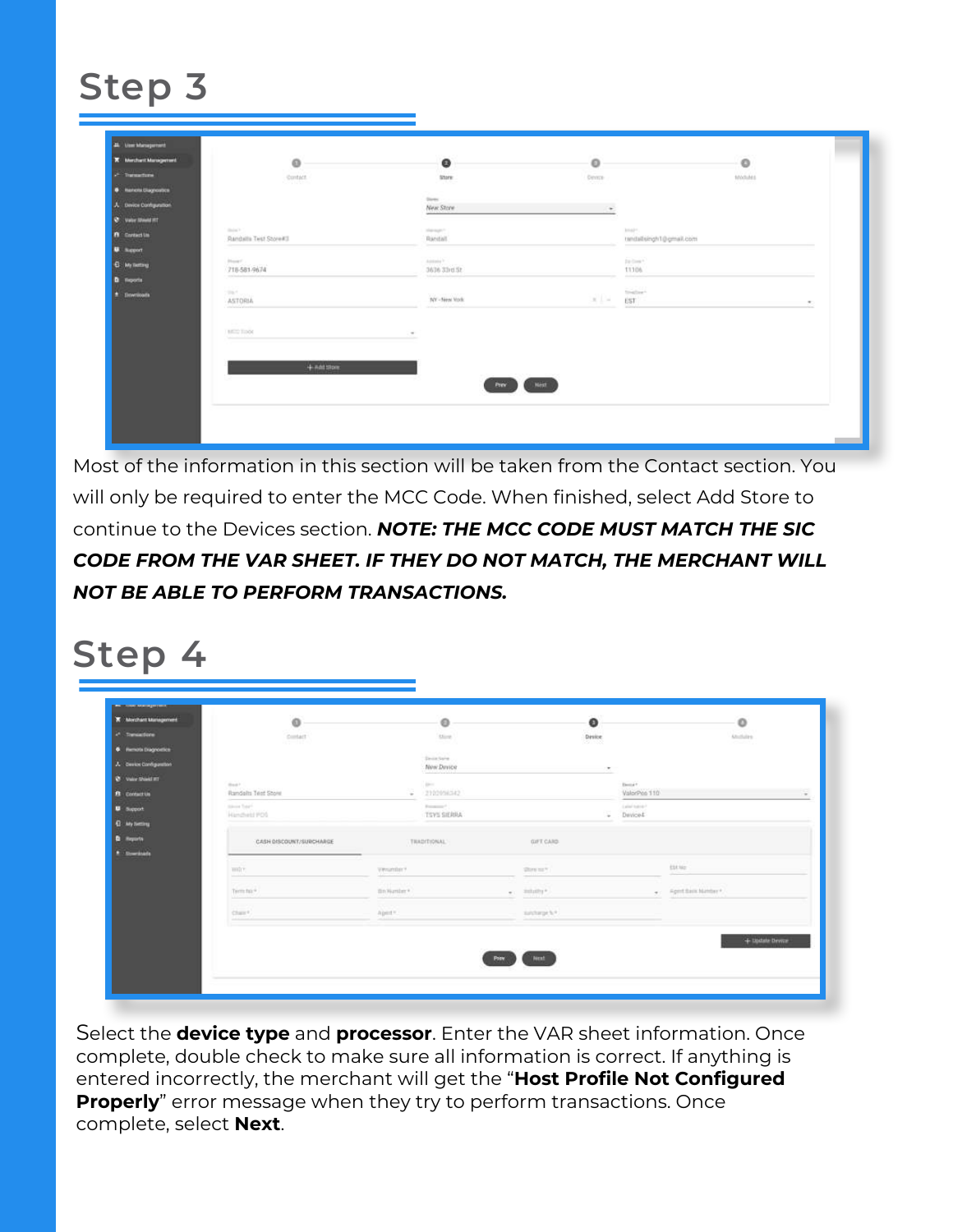## **Step 5**

| <b>R</b> Merchard Management<br>$\omega$ Tomactions                           | $\circ$<br>Cardact:                              |   | o<br><b>State:</b>             | CALLS:<br>o<br>: Dynton: |                  | $\bullet$<br>Modules. |
|-------------------------------------------------------------------------------|--------------------------------------------------|---|--------------------------------|--------------------------|------------------|-----------------------|
| <b>B</b> Remote Diagnostics                                                   | <b>CONTRACTOR</b> Enable Memburnt Portal Access. |   |                                |                          |                  |                       |
| A Device Management<br><b>D</b> Value Sheek for<br><b><i>n</i></b> consection | User Management                                  | a | transctore                     | a                        | Virtual ferminal | G.                    |
| <b>U</b> Suport<br><b>El ney timbing</b>                                      | Device Management                                | a | <b>Engage My Customers</b>     | 罶                        | Primitions       | a                     |
| <b>D</b> Reporte<br>$\pm$ : Directoria.                                       | Value filtered RT<br>m                           | a | Cortent Us                     | 罶                        | Wy ficients      | 器                     |
|                                                                               |                                                  |   |                                |                          |                  |                       |
|                                                                               |                                                  |   | <b>Update Merchent</b><br>PHEV |                          |                  |                       |
|                                                                               |                                                  |   |                                |                          |                  |                       |
|                                                                               |                                                  |   |                                |                          |                  |                       |
|                                                                               |                                                  |   |                                |                          |                  |                       |

Select the **Modules** you want the merchant to have access to. Once done, click **Next**. The merchant will get an email and a text message with a link to create their password.

### **Step 6**

| <b><i>C.</i></b> Transactions<br>· Remote Chigacotto<br>A Device Configuration |                                             |                                                |                                                                                                                                                                                                                                |                                                     | <b>RANDALL</b><br>Change Logo<br>flempie X |
|--------------------------------------------------------------------------------|---------------------------------------------|------------------------------------------------|--------------------------------------------------------------------------------------------------------------------------------------------------------------------------------------------------------------------------------|-----------------------------------------------------|--------------------------------------------|
| <b>Q</b> Valor threat #1                                                       | <b>COMMITTEE</b><br>EP12033781626           | <b>CONTRACTOR</b><br>Store Bandalis Test Store | Deviceforme Device2                                                                                                                                                                                                            | $\mathtt{Decect}_2(\mathfrak{p})$ Valui<br>Pas † 10 |                                            |
| <b>n</b> . derivative                                                          | 25 211 22 24 3<br><b>CONTRACTOR</b>         | 한 사회 대표 전체 인사는 것 같                             | and the second control of the second control of the second control of the second control of the second control of the second control of the second control of the second control of the second control of the second control o |                                                     |                                            |
| <b>U <i>squit</i></b>                                                          | v TIP TAX & FEE<br><b><i>COMMENTANT</i></b> |                                                |                                                                                                                                                                                                                                |                                                     |                                            |
| <b>C</b> My Setting                                                            | <b>v RECEIPT</b>                            |                                                |                                                                                                                                                                                                                                |                                                     |                                            |
| <b>D</b> Reports                                                               |                                             |                                                |                                                                                                                                                                                                                                |                                                     |                                            |
| # Downloads                                                                    | * TERMINAL & TRANSACTION                    |                                                |                                                                                                                                                                                                                                |                                                     |                                            |
|                                                                                | <b>v. VALUE ADDED SERVICES</b>              |                                                |                                                                                                                                                                                                                                |                                                     |                                            |
|                                                                                | v SUPPORT                                   |                                                |                                                                                                                                                                                                                                |                                                     |                                            |
|                                                                                |                                             |                                                | CLEAN SAVE                                                                                                                                                                                                                     |                                                     |                                            |
|                                                                                |                                             |                                                |                                                                                                                                                                                                                                |                                                     |                                            |

Once the Merchant has been boarded, the next step is to set the devices' parameters in **Device Management**. There you set your tip, tax, and custom fee settings, receipt options, terminal and transaction settings, surveys, additional inputs, and enter support phone numbers.